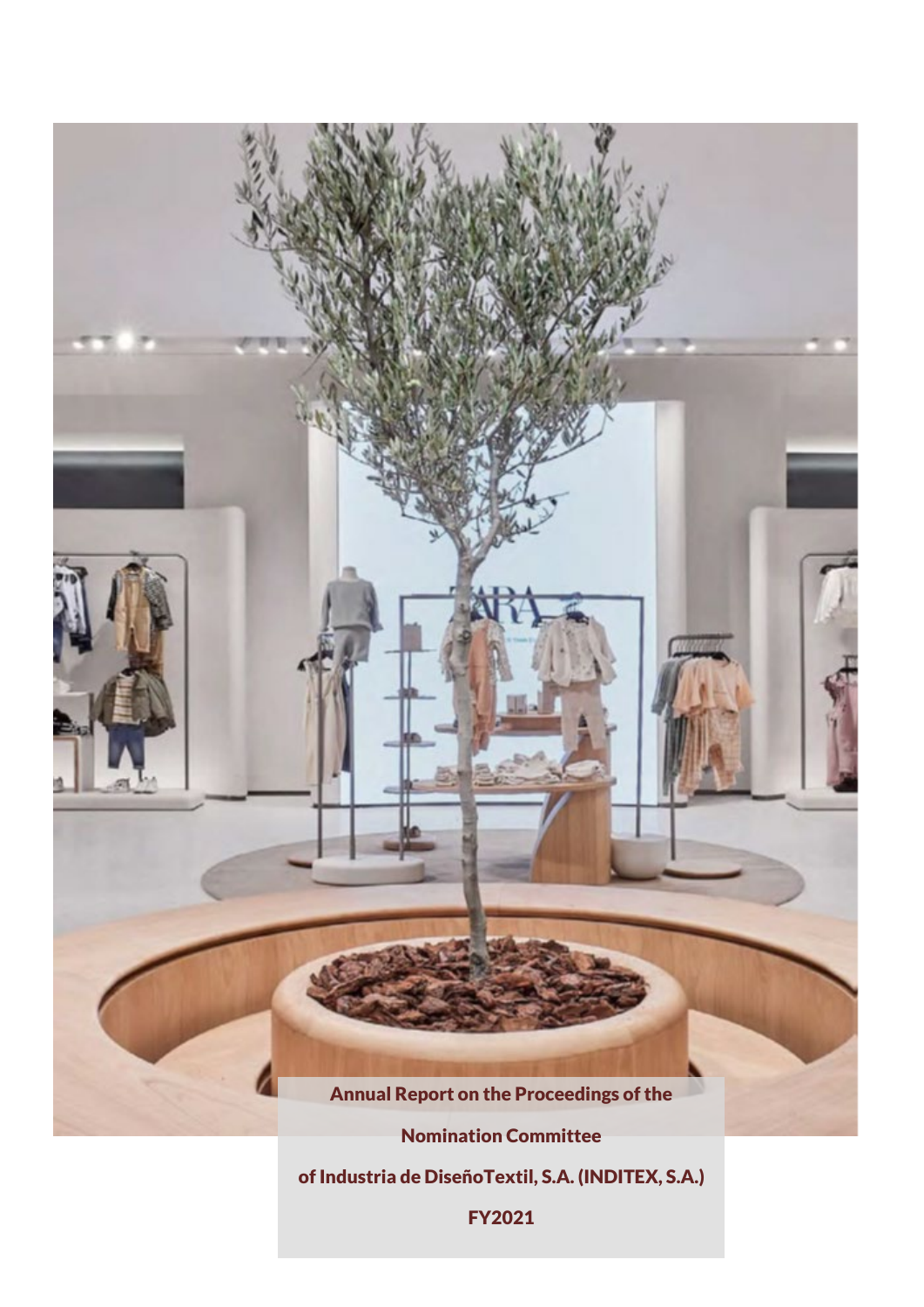# TABLE OF CONTENTS

| $\mathbf{1}$ . |                                                                                                                                                                                         |  |  |
|----------------|-----------------------------------------------------------------------------------------------------------------------------------------------------------------------------------------|--|--|
| 2.             |                                                                                                                                                                                         |  |  |
|                |                                                                                                                                                                                         |  |  |
|                |                                                                                                                                                                                         |  |  |
|                |                                                                                                                                                                                         |  |  |
| 3.             | Proceedings of the Nomination Committee: Meetings held, business transacted, reports and                                                                                                |  |  |
|                |                                                                                                                                                                                         |  |  |
|                |                                                                                                                                                                                         |  |  |
| 4.             |                                                                                                                                                                                         |  |  |
|                | Proceedings relating to the appointment and removal of Directors and Senior Managers  8<br>Α.                                                                                           |  |  |
|                | В.                                                                                                                                                                                      |  |  |
|                | C.                                                                                                                                                                                      |  |  |
| 5.             |                                                                                                                                                                                         |  |  |
|                |                                                                                                                                                                                         |  |  |
|                |                                                                                                                                                                                         |  |  |
|                |                                                                                                                                                                                         |  |  |
|                |                                                                                                                                                                                         |  |  |
|                |                                                                                                                                                                                         |  |  |
|                | f.                                                                                                                                                                                      |  |  |
|                |                                                                                                                                                                                         |  |  |
| 6.             | Evaluation of the proceedings and performance of the board of directors, its members and the<br>performance of committee members, the Executive Chairman, the CEO, the Lead Independent |  |  |
| 7.             |                                                                                                                                                                                         |  |  |
| 8.             |                                                                                                                                                                                         |  |  |
| 9.             |                                                                                                                                                                                         |  |  |
|                |                                                                                                                                                                                         |  |  |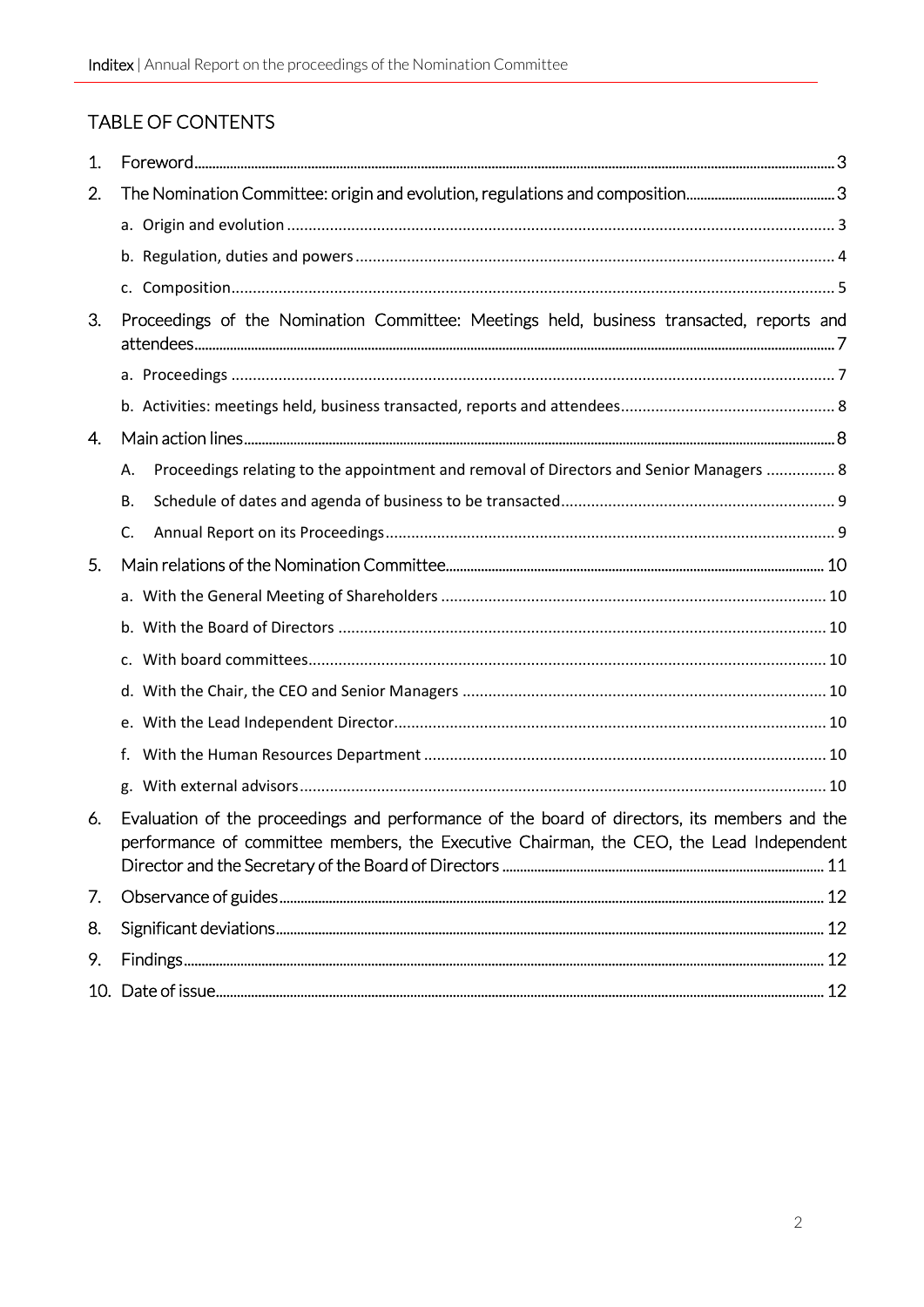## <span id="page-2-0"></span>1. Foreword

This Annual Report on the Proceedings of the Nomination Committee of Industria de Diseño Textil, S.A. (INDITEX, S.A.) ("Inditex" or the "Company") has been drawn up by said committee pursuant to the provisions of Recommendation 6 of the Good Governance Code of listed companies, approved by resolution of the board of directors of the National Securities Market Commission of Spain (CNMV) on 18 February 2015 and amended in part on 25 June 2020 ("GGC"), section 11 of CNMV's Technical Guide 1/2019 on nomination and remuneration committees ("Technical Guide 1/2019") and section 22.3 of the Nomination Committee's Regulations.

### <span id="page-2-2"></span><span id="page-2-1"></span>2. The Nomination Committee: origin and evolution, regulations and composition

### a. Origin and evolution

The current Nomination Committee originates in the defunct Nomination and Remuneration Committee. Following recommendation 48 GGC, the Board of Directors resolved in the meeting held on 9 June 2015 to split the Nomination and Remuneration Committee into two separate and newly formed committees: the Nomination Committee and the Remuneration Committee.

Subsequently, the Annual General Meeting held on 14 July 2015 approved the amendment to the Articles of Association in order to meet the latest regulatory development and adhere to GGC Recommendations, and consequently the split of the Nomination and Remuneration Committee into two separate committees was finally approved.

Since then, Inditex's board of directors has been amending the company's rules on corporate governance in line with the latest regulatory developments, recommendations and existing best practices in the field of corporate governance.

The terms of reference of the Nomination Committee were amended in 2019 for the purposes, inter alia, of aligning its provisions with the principles and recommendations set out in Technical Guide 1/2019.

The Nomination Committee's Regulations were significantly amended in 2020 for the purposes of encompassing the changes made further to the partial review of GGC approved by CNMV's board on 25 June 2020.

The proposal on the amendment of its terms of reference, raised by the Nomination Committee to the board of directors was approved on 8 June 2021. It sought to (i) align its provisions with Act 5/2021, of 12 April, amending the revised text of the (Spanish) Companies Act (LSC), approved by *Real Decreto Legislativo* 1/2020, of 2 July, and other financial regulations, as regards encouraging shareholders' long-term engagement in listed companies; and (ii) relax the then existing system for board committees to hold meetings, expressly including the possibility of holding virtual-only meetings.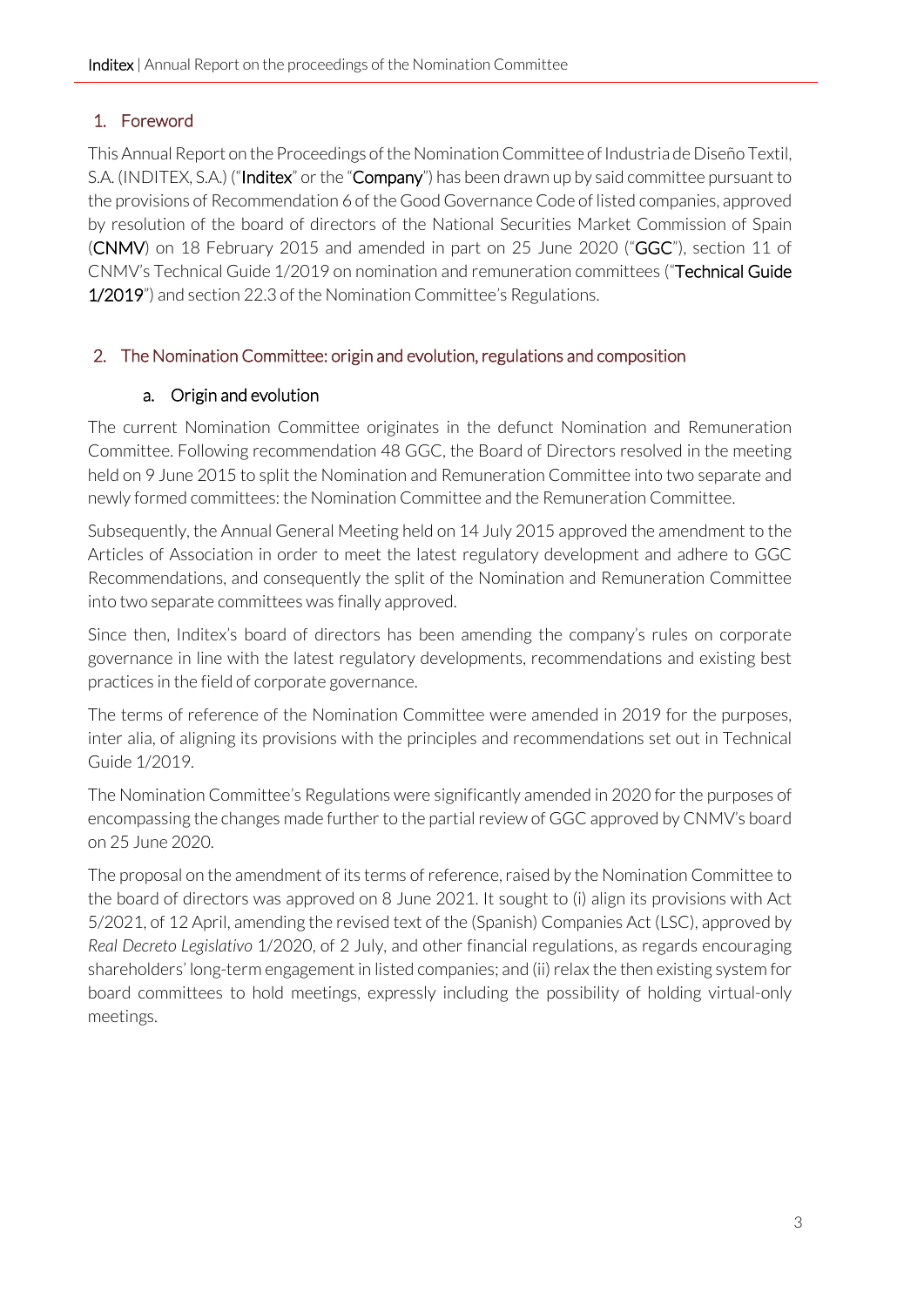#### <span id="page-3-0"></span>b. Regulation, duties and powers

#### Regulations

The regulation of the Nomination Committee is provided in article 29 of the Articles of Association, section 16 of the Board of Directors' Regulations and more specifically in its terms of reference.

The full text of the internal regulations above referred, as amended, is available on the corporate website [\(www.inditex.com\).](http://www.inditex.com/)

#### Mission and powers

The mission and powers of the Nomination Committee are provided in article 29.3 of the Articles of Association, section 16 of the Board of Directors' Regulations, and sections 5 to 9 of the Nomination Committee's Regulations.

In addition to the powers it is expressly assigned pursuant to statute and the Recommendations of the Good Governance Code, the Nomination Committee is entrusted with the following duties, without limitation:

- With regard to the selection of directors: (i) to issue a report on the Diversity of Board of Directors Membership and Director Selection Policy; (ii) to set a representation target for the least represented gender on the Board of Directors and to provide guidance on how to reach such target; (iii) to set up and review the criteria that must be adhered to regarding an appropriate composition and diverse board membership and the selection of prospective candidates; (iv) to ensure that, upon filling new vacancies or upon appointing new directors, selection procedures shall encourage diversity ensure the absence of any manner of discrimination, and shall follow merit-based approach; and (v) to be regularly apprised of the succession and career plans of Senior managers.
- With regard to the annual evaluation programme: (i) to establish and oversee an annual programme for evaluating the performance of the Executive Chairman, the CEO and board committees; (ii) to report on an annual basis to the board of directors on the performance of the Executive Chairman, the CEO and any other executive director; (iii) to propose an action plan or recommendation to amend potential weaknesses detected or to improve the operation of the board and its committees; and (iv) to assess the convenience of discussing with the directors the findings of their individual evaluations and, if appropriate, the measures to be adopted to improve their performance.

Additionally, the Committee may gather information about the evaluation of senior managers.

- Other powers entrusted to the Committee: to design and periodically organise the induction and refresher programmes for directors.

In the meeting held on 7 June 2021, the Nomination Committee gave a favourable report to the proposal on the amendment to the Diversity of Board of Directors Membership and Director Selection Policy, to bring it into line with Act 5/2021.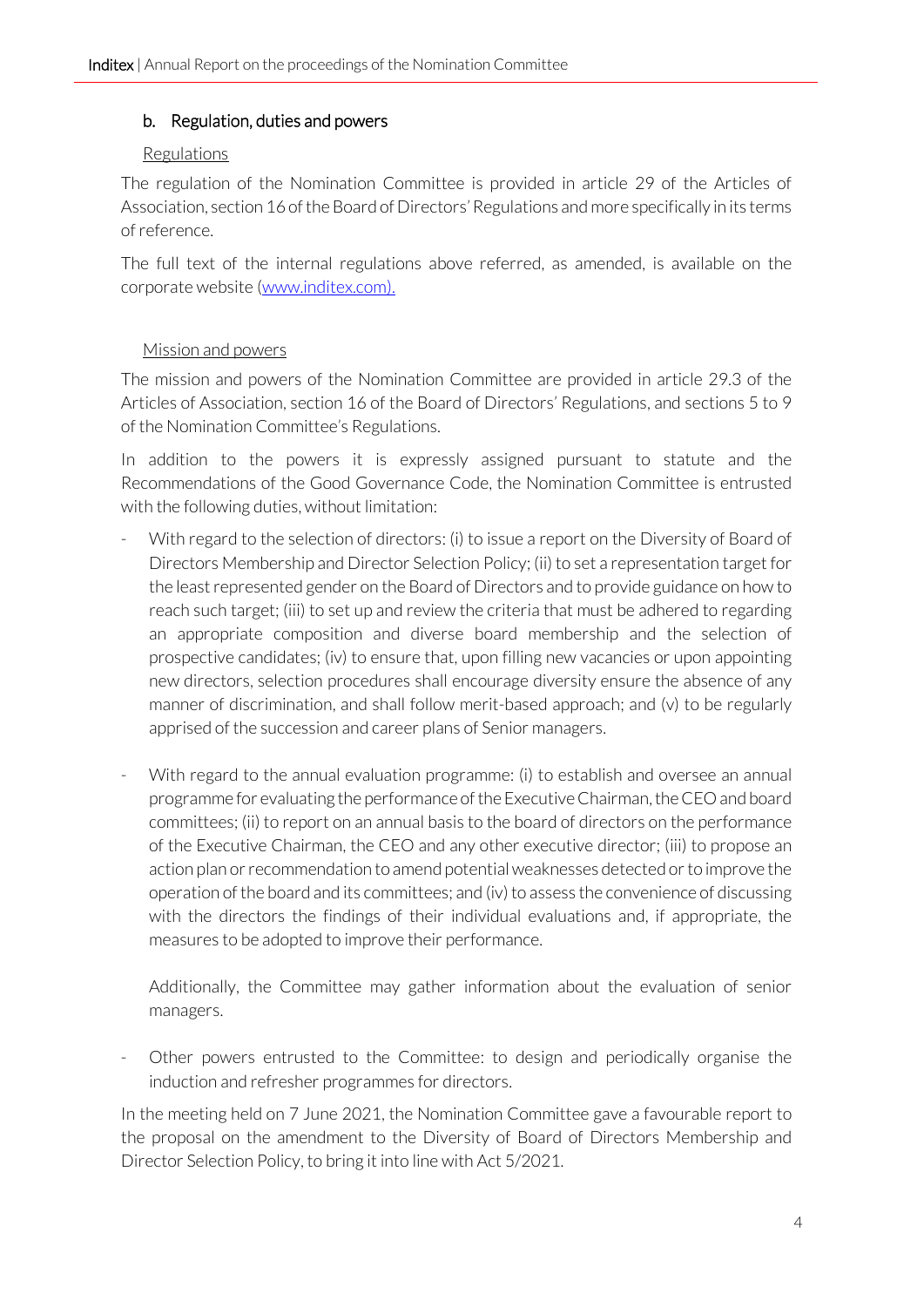#### <span id="page-4-0"></span>c. Composition

#### Structure

Pursuant to article 29 of the Articles of Association and section 10 of its terms of reference, the Nomination Committee shall be made up of a minimum of 3 and a maximum of 7 nonexecutive directors appointed by the board. Its Chair shall be appointed by the board out of its independent members.

Members of the Nomination Committee shall be in office for a 4-year term, being eligible for re-election upon expiry of such term.

With regard to the composition of the Nomination Committee, the re-election of Mr José Arnau Sierra to the board of directors as non-executive proprietary director was approved at the Annual General Meeting held on 13 July 2021, on the proposal of the Nomination Committee.

Further to his re-election to the board, he will continue sitting on the Nomination Committee, pursuant to section 23.2 of the Board of Directors' Regulations. .

Consequently, the composition of the Nomination Committee as at 31 January 2022 is as follows:

| <b>Name</b>                                           | Position           | Directorship type            | Date of first<br>appointment |
|-------------------------------------------------------|--------------------|------------------------------|------------------------------|
| Mr Emilio Saracho Rodríguez de<br>Torres <sup>1</sup> | Chair              | Non-executive<br>independent | 14-07-2015                   |
| Ms Anne Lange                                         | Ordinary<br>member | Non-executive<br>independent | 10-12-2019                   |
| Ms Pilar López Álvarez                                | Ordinary<br>member | Non-executive<br>independent | 17-07-2018                   |
| Mr Echenique Gordillo                                 | Ordinary<br>member | Non-executive<br>independent | 14-07-2015                   |
| Mr José Arnau Sierra                                  | Ordinary<br>member | Non-executive<br>proprietary | 14-07-2015                   |

As for the Secretary of the Committee, the board of directors acknowledged in the meeting held on 9 March 2021 the resignation tendered by Mr Antonio Abril Abadín, who stepped down as General Counsel and Secretary of the board and its committees, and approved, following a favourable report of the Nomination Committee, the appointment of Mr Óscar García Maceiras as new General Counsel and Secretary of the board and its committees.

At a later stage, the board of directors resolved in the meeting held on 29 November 2021, to appoint Mr Javier Monteoliva Díaz as General Counsel and Secretary of the board and its

<span id="page-4-1"></span><sup>1</sup> Mr Saracho was elected Chair of the Nomination Committee on 14 July 2015 and re-elected on 16 July 2019.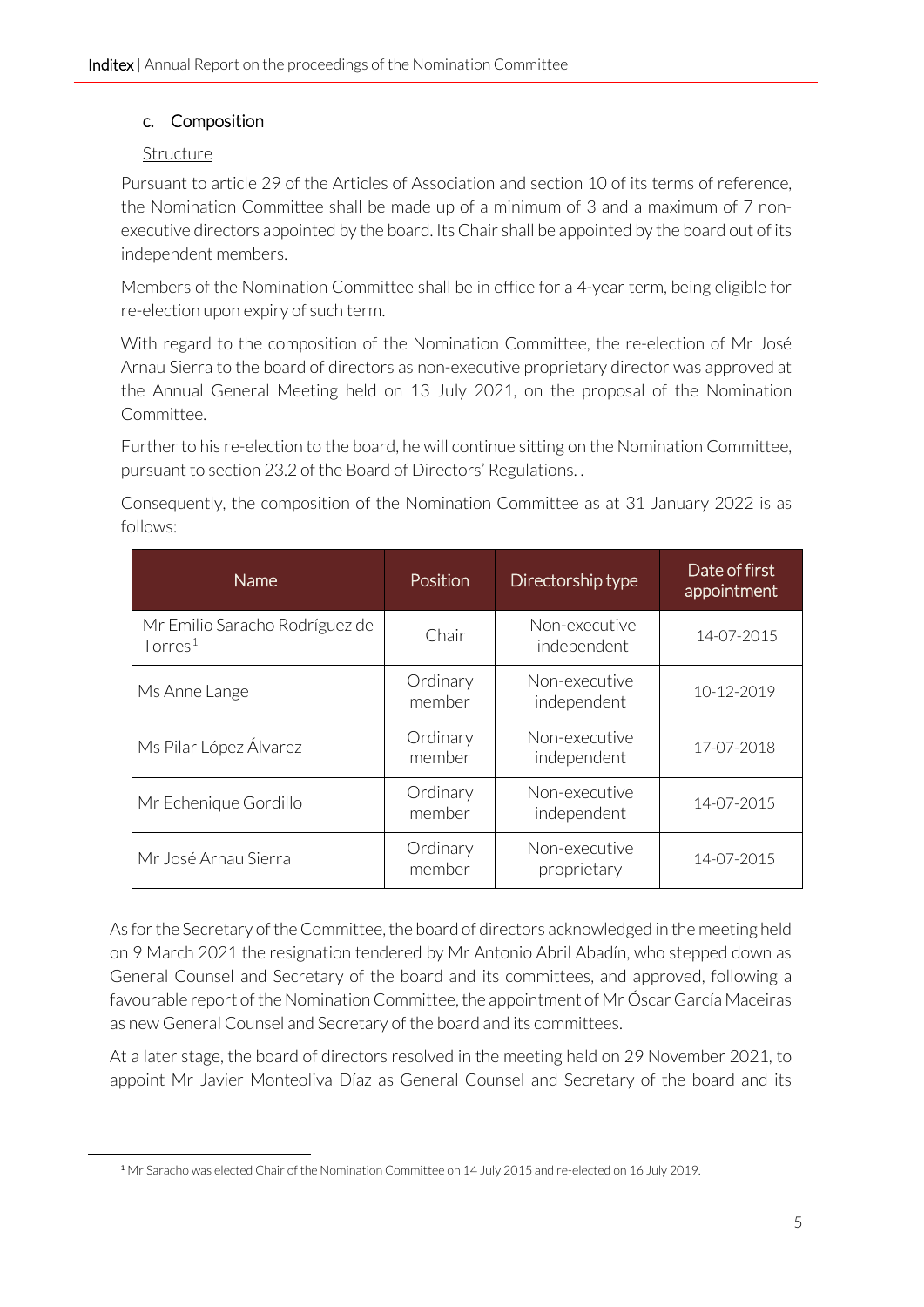committees, replacing Mr García, whose resignation to the position was also acknowledged in such meeting.

#### **Diversity**

Pursuant to the provisions of the Nomination Committee's Regulations, such committee shall be composed of a majority of independent directors who shall be appointed, as a whole, and in particular its Chair, taking into account their knowledge, qualifications and experience on corporate governance issues, analysis and strategic assessment of human resources, selection of directors and officers and assessment of the statutory suitability requirements for the discharge of senior management functions.

Meanwhile, pursuant to section 5.1.2 of the Diversity of Board of Directors Membership and Directors' Selection Policy and section 10 of the Remuneration Committee's Regulations, the Board of Directors shall encourage a diverse membership on the committee as regards professional experience, competencies, personal skills, sector-specific knowledge international experience or geographic origin, age and gender, taking into account the restrictions that are a result of the smaller size of the Committee.

Gender diversity and directorship types on the Remuneration Committee is shown in the graphs below:



Below is an overview of the experience, background and merits of members of the Nomination Committee:

- Mr Saracho is a highly experienced expert in the financial sector, both at domestic and international level. He has a sound knowledge of topics relating to business management and administration in highly performant companies, statement and review of financial statements, risk management, and construction and application of accounting standards.
- Ms Lange, a graduate of *Institut d'Études Politiques* and of *École Nationale d'Administration* (ENA), is an entrepreneur with a long career and extensive and proven experience in business management and strategy of companies in the sector of technological innovation and digital transformation. She has broad experience holding C-level positions and serving on boards of international entities of different sectors. Her experience in the public sector is also noteworthy.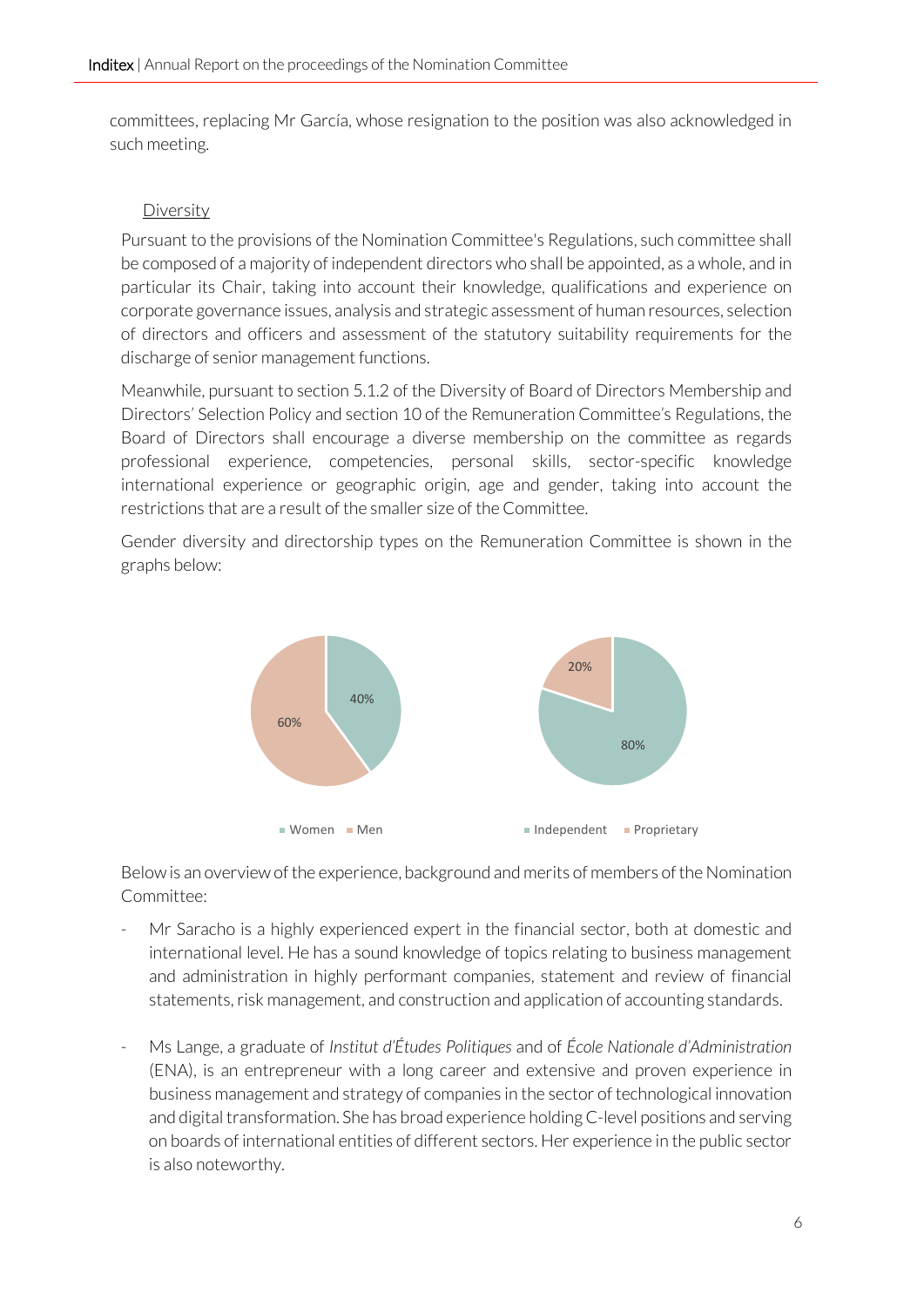- Ms López has extensive experience in management of companies in the financial sector and in particular of new technologies and IT services companies in different geographical markets, where she has held positions relating to enterprise risk management, financial oversight and corporate strategy.
- Mr Echenique has legal training and is a State Lawyer, currently on leave. His career spans the management and executive leadership of companies mainly in the banking sector. He also has extensive experience as company director in a large number of companies in different sectors.
- Mr Arnau is a State Tax Inspector currently on leave, and his area of expertise includes tax and financial advice, both in the public and the private sector. Furthermore, he has had a long career at the Inditex Group, where he headed the Tax Department, having also held different positions in the companies of Pontegadea Group, of which he has been the chief executive since 2001.

The CV of all the members of the Nomination Committee, with full information about their profile, experience and knowledge, is available on the corporate website [\(www.inditex.com](http://www.inditex.com/)[\)](http://www.inditex.com/).

### <span id="page-6-0"></span>3. Proceedings of the Nomination Committee: Meetings held, business transacted, reports and attendees

### a. Proceedings

<span id="page-6-1"></span>The Committee shall meet at least 3 times a year, and each time that its Chair calls it. The Chair of the Nomination Committee shall call it whenever the Board of Directors or its Chairman would request the issue of a report or the submission of motions, and at any rate whenever it is appropriate for the successful performance of its functions.

Ordinary meetings shall be called by letter, fax, telegram or e-mail and the meeting notice shall be signed by the Chair or the Secretary. A quorum for committee meetings shall be declared when at least half plus one of its members, present or represented are in attendance. The committee may also pass resolutions in writing, without holding a meeting, pursuant to statutory provisions.

Committee meetings may be held via videoconference or conference call, or any other equivalent system allowing to recognize and identify attendees, for them to communicate, speak and cast vote, all of it in real time.

The Chair may arrange working meetings to prepare committee meetings on specific topics apart from the formal meetings of the committee.

For the purposes of making the appropriate arrangements that ensure the achievement of the objectives effectively sought, the committee shall prepare an annual working plan, which shall include, at least, the specific objectives for the financial year and an annual schedule of ordinary meetings. The committee may rely on external advisors to duly perform the duties it has been entrusted with.

The Committee may call executive directors, members of Management and any employee of the Company, who shall be bound to attend its meetings and provide it with assistance and access to the information available to them when the Committee so requests.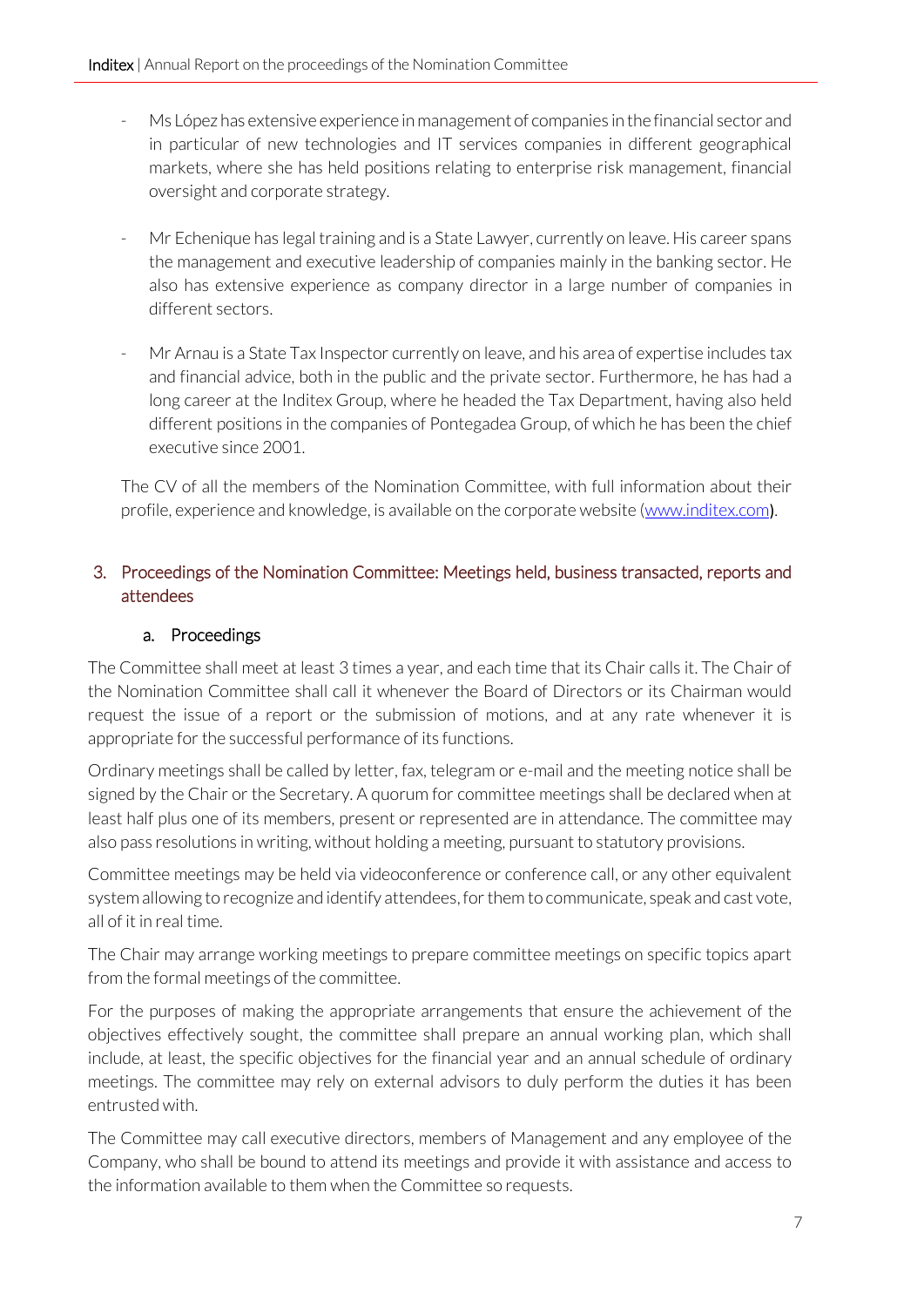The deliberations and the resolutions passed by the Committee are recorded in the relevant minutes of the meeting taken by the Secretary thereof.

### b. Activities: meetings held, business transacted, reports and attendees

<span id="page-7-0"></span>The Nomination Committee held 5 meetings in 2021.

Directors' attendance rate, whether in person, or by proxy, at the meetings held in 2021 stands at 100%.

In 2021, the Nomination Committees held hybrid meetings (with some directors attending in person and others remotely). Videoconference or conference call systems were used to hold such meetings.

The average duration of committee meetings has been of approximately 1 hour, and its members allocated enough time for consideration and review of agenda items.

Attached hereto as  $\Delta p$  and  $x \perp y$  is the schedule of meetings held and business transacted by the Nomination Committee from 1 February 2021 through 31 January 2022.

### <span id="page-7-1"></span>4. Main action lines

In 2021, the main proceedings of the Nomination Committee have revolved around the following areas:

#### A. Proceedings relating to the appointment and removal of Directors and Senior Managers

<span id="page-7-2"></span>In the meeting held on 7 June 2021, the Nomination Committee resolved to give a favourable report to the motion on the re-election of Mr José Arnau Sierra to the board of directors as nonexecutive proprietary director and member of the Executive Committee and all board committees.

The Committee had previously approved an explanatory report on the analysis of prior needs of the Board, for the purposes of the re-election of the above referred director, which was made available to shareholders on the corporate website together since the day the notice calling the Annual General Meeting was published.

The re-election of Mr José Arnau Sierra to the board was approved at the Annual General Meeting held on 13 July 2021

In the meeting held on 7 June 2021, the committee further: (i) acknowledged the resignation tendered by Mr Ramón Reñón Túñez from his position as Director General Adjunto al Presidente [*Deputy General Manager*]. This position is made redundant; and, (ii) gave a favourable report to the re-election of all members of the Social Advisory Board.

Finally, in the meeting held on 29 November 2021, the Nomination Committee:

• acknowledged the resignation tendered by Mr Pablo Isla Álvarez de Tejera from his positions as Chairman and member of the board of directors and the Executive Committee, effective as of 31 March 2022.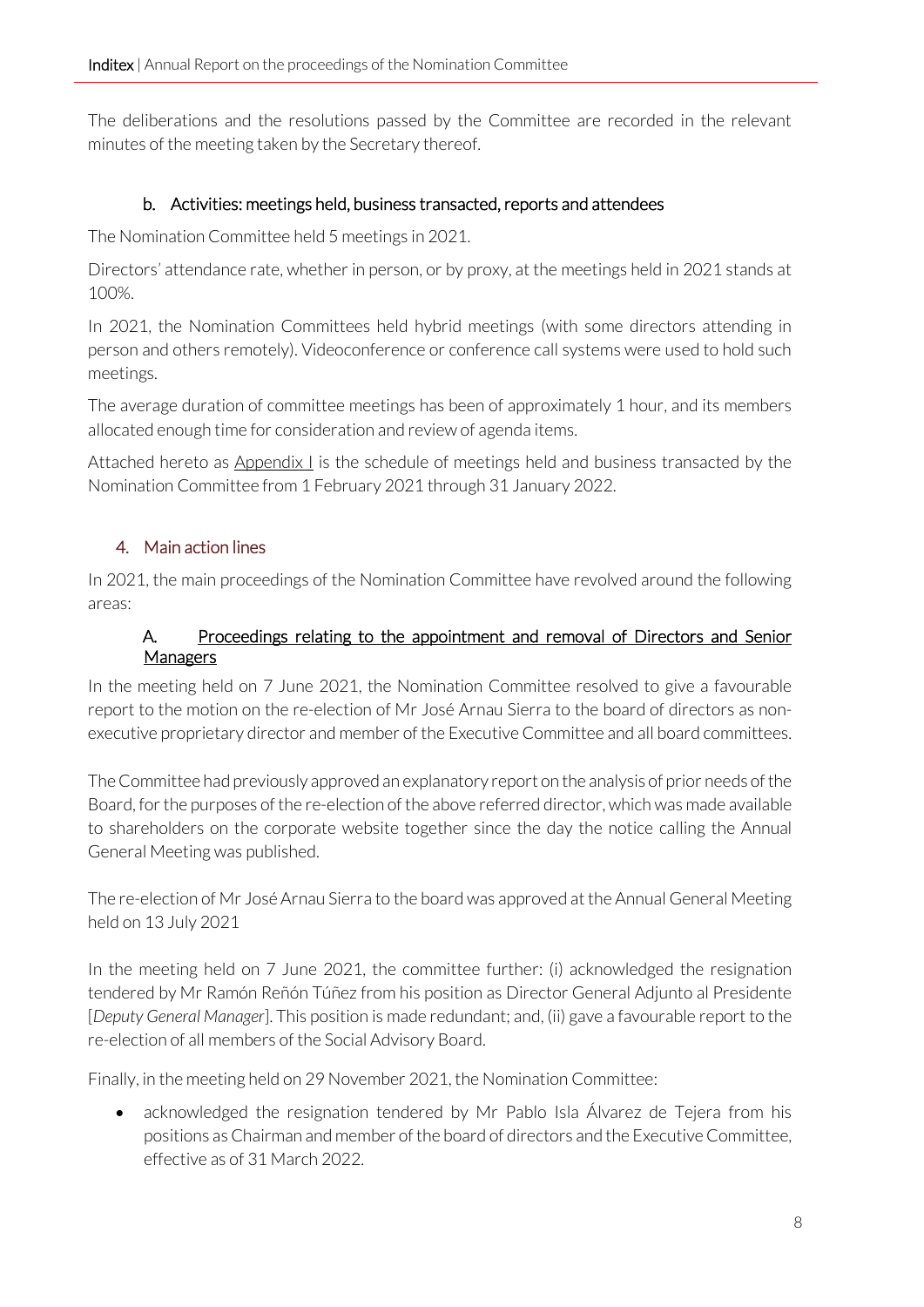- Gave a favourable report to the proposal on the co-option of Ms Marta Ortega Pérez to the board as proprietary director and (non-executive) Chair, effective as of 1 April 2022
- Acknowledged the resignation tendered by Mr Carlos Crespo González, who stepped down from the board, where he was an executive director, and consequently, from his positions as CEO and member of the Executive Committee. The committee gave a favourable report to the motion on his appointment as COO & Head of Digital and Sustainable Transformation.
- Acknowledged the resignation tendered by Mr Óscar García Maceiras from his position as General Counsel and Secretary of the Board and its committees and gave a favourable report to the motion on his co-option to the board as executive director, as well as his appointment as CEO and member of the Executive Committee.
- With regard to the above referred motions, the Nomination Committee approved in said meeting the report on the prior analysis of board needs.
- Acknowledged the resignation tendered by Mr Javier Monteoliva Díaz from his position as Deputy Secretary of the board of directors and gave a favourable report to the motion on his appointment as General Counsel and Secretary of the Board and its committees; and
- Gave a favourable report to the proposal on the creation of a Management Committee and on its composition.

All the above referred proposals or reports, where appropriate, were approved by the board of directors in the meeting held on that same day.

The Nomination Committee played an active role in such orderly and planned process of succession of the Chair, having evaluated beforehand the needs of the Company, and the competences, knowledge and experience required by the board on account of the business complexity, the strategic priorities and the commitment undertaken by the board to encourage an appropriate and diverse membership. Likewise, it hired a provider of senior-level executive search consulting services specialising in corporate governance of listed companies to assist it in the search and assessment of prospective candidates to the position of Chair and CEO and to carry out a suitability analysis of prospective candidates.

### B. Schedule of dates and agenda of business to be transacted

<span id="page-8-0"></span>Pursuant to recommendations of CNMV's Technical Guide 1/2019, the Nomination Committee approved on 13 December 2021 the schedule of dates and agenda of business to be transacted by the Committee in 2022.

### C. Annual Report on its Proceedings

<span id="page-8-1"></span>The Nomination Committee issued the annual report on its proceedings on 7 June 2021. It was published in the 2020 Annual Report and is available on www.inditex.com.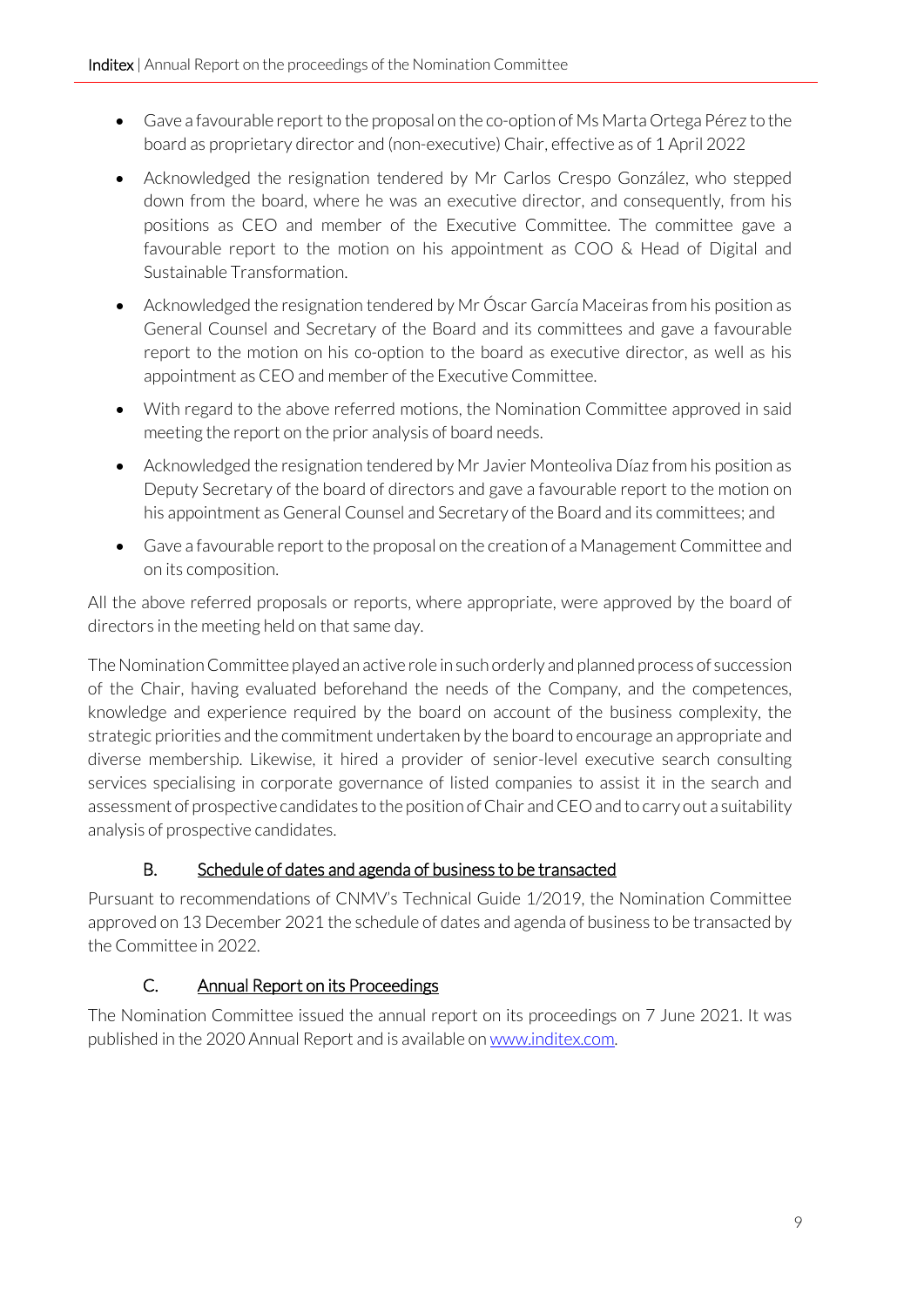#### <span id="page-9-1"></span><span id="page-9-0"></span>5. Main relations of the Nomination Committee

#### a. With the General Meeting of Shareholders

The Committee reports to the General Meeting of Shareholders on the questions raised by the shareholders regarding matters that fall within its purview. The Chair of the Nomination Committee will appear at the General Meeting to this end.

In addition, this Report is made available to shareholders at the time the Annual General Meeting is called.

### b. With the Board of Directors

<span id="page-9-2"></span>At the beginning of each meeting of the Board of Directors, the Chair of the Nomination Committee reports on the main business transacted and the resolutions passed in the last meeting of the Committee.

In addition, a copy of the minutes of every committee meeting is made available to all the directors.

### c. With board committees

<span id="page-9-4"></span><span id="page-9-3"></span>Directors sitting on the Nomination Committee also sit on several other committees.

### d. With the Chair, the CEO and Senior Managers

For the purposes of allowing the Nomination Committee to be directly apprised of the major business concerns, the Committee has encouraged attendance at its meetings of the former Executive Chairman, the outgoing and the current CEO and the officers and heads of the business areas of the Company, so that they would explain their view on certain issues directly linked with its area of responsibility.

However, efforts will be made to ensure that presence at Committee meetings of anyone other than its members is limited to such cases where it is necessary, and for the transaction of specific items on the agenda for which they were called to attend.

### e. With the Lead Independent Director

<span id="page-9-6"></span><span id="page-9-5"></span>Mr Echenique, Lead Independent Director, sits on the Nomination Committee.

### f. With the Human Resources Department

In order to keep the Nomination Committee duly informed at all times, the Human Resources Department regularly apprises the Committee of the changes, if any, in the global talent management and career development programmes, and of the succession plans.

### g. With external advisors

<span id="page-9-7"></span>In order to receive assistance in the performance of their duties, non-executive directors may request that legal, accounting, financial or other experts be engaged at the Company's expenses. The assignment entrusted to such external advisors must necessarily address specific issues of certain weight and complexity that the above referred directors might face in the discharge of their duties.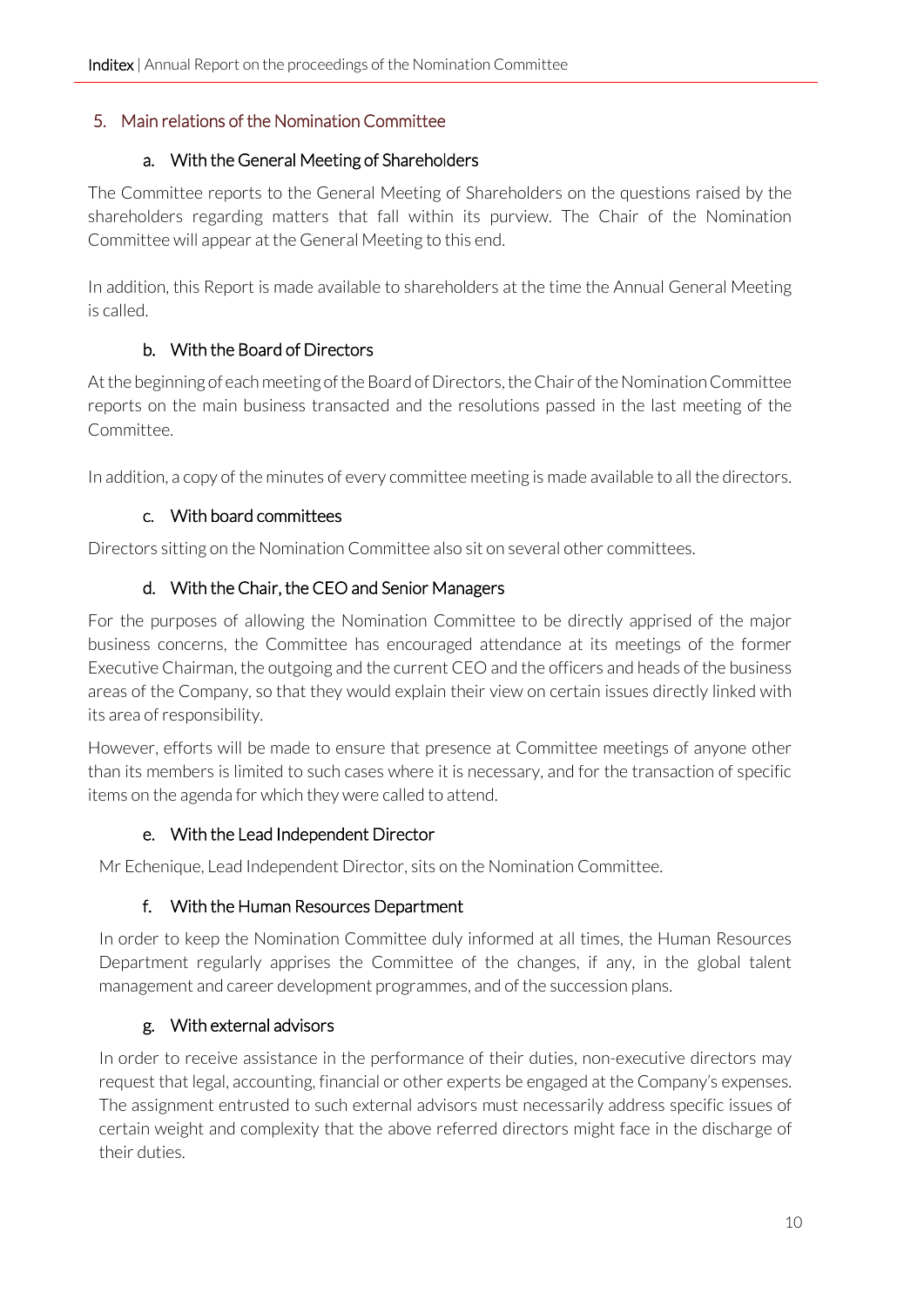In this regard, in accordance with Recommendation 36 GGC; Inditex has relied again in 2021 on consultant Spencer Stuart for advice on the self-evaluation process regarding the performance of the board of directors, its members and committees, including the Nomination Committee, the former Executive Chairman, the outgoing CEO, the then Secretary of the Board and the Lead Independent Director. Other than this specific engagement, Spencer Stuart has no business relationship with Inditex or with any company of its Group.

The Committee has been advised by Heidrick & Struggles, a HR consulting that specializes in corporate governance of listed companies, regarding the orderly and planned succession of the Chair and in particular regarding (i) the search and appraisal process of potential candidates to the positions of Chair and CEO; and (ii) the suitability analysis of candidates. The Committee has also relied on the advice of Uría &Menéndez law firm which has advised it on corporate governance and post-contractual non-compete obligations issues. Other than this specific advice, none of the above referred firms have a business relationship with Inditex or any other company of the Inditex Group.

### <span id="page-10-0"></span>6. Evaluation of the proceedings and performance of the board of directors, its members and the performance of committee members, the Executive Chairman, the CEO, the Lead Independent Director and the Secretary of the Board of Directors

Pursuant to the Board of Directors' Regulations and the Nomination Committee's Regulations and in line with Recommendation 36 GGC and section 7 of Technical Guide 1/2019, the Nomination Committee shall be responsible for overseeing and reviewing the annual programme for the evaluation of the performance of the board of directors, its members and committees, the executive directors, the Lead Independent Director and the Secretary of the Board. The Committee leads and coordinates the whole process.

In the meeting held on 13 December 2021, the committee approved the findings report and submitted it to the board of directors for approval. It was approved at the board meeting held on 14 December 2021.

The results of the global evaluation carried out in 2021 have been satisfactory as regards all areas assessed. In particular, with regard to the organization and proceedings of the board and its committees, the annual self-evaluation process is a very useful driver of the gradual implementation of required changes, such as:

- i) The improvement of the internal dynamics of the board and its committees as a result of:
	- The appropriate arrangement of board and committees' meetings, via the relevant schedule that allows to systematically arrange the agenda, topics and attendees.
	- In terms of agenda, it has also contributed to (i) greater commitment to strategyrelated issues, and (ii) a gradual transformation of board debates and decisions, as topics related to sustainable management and accountability to stakeholders are gaining momentum.
	- An increasing interaction between directors and the officers of the group, as these latter are increasingly in attendance at board and committees' meetings.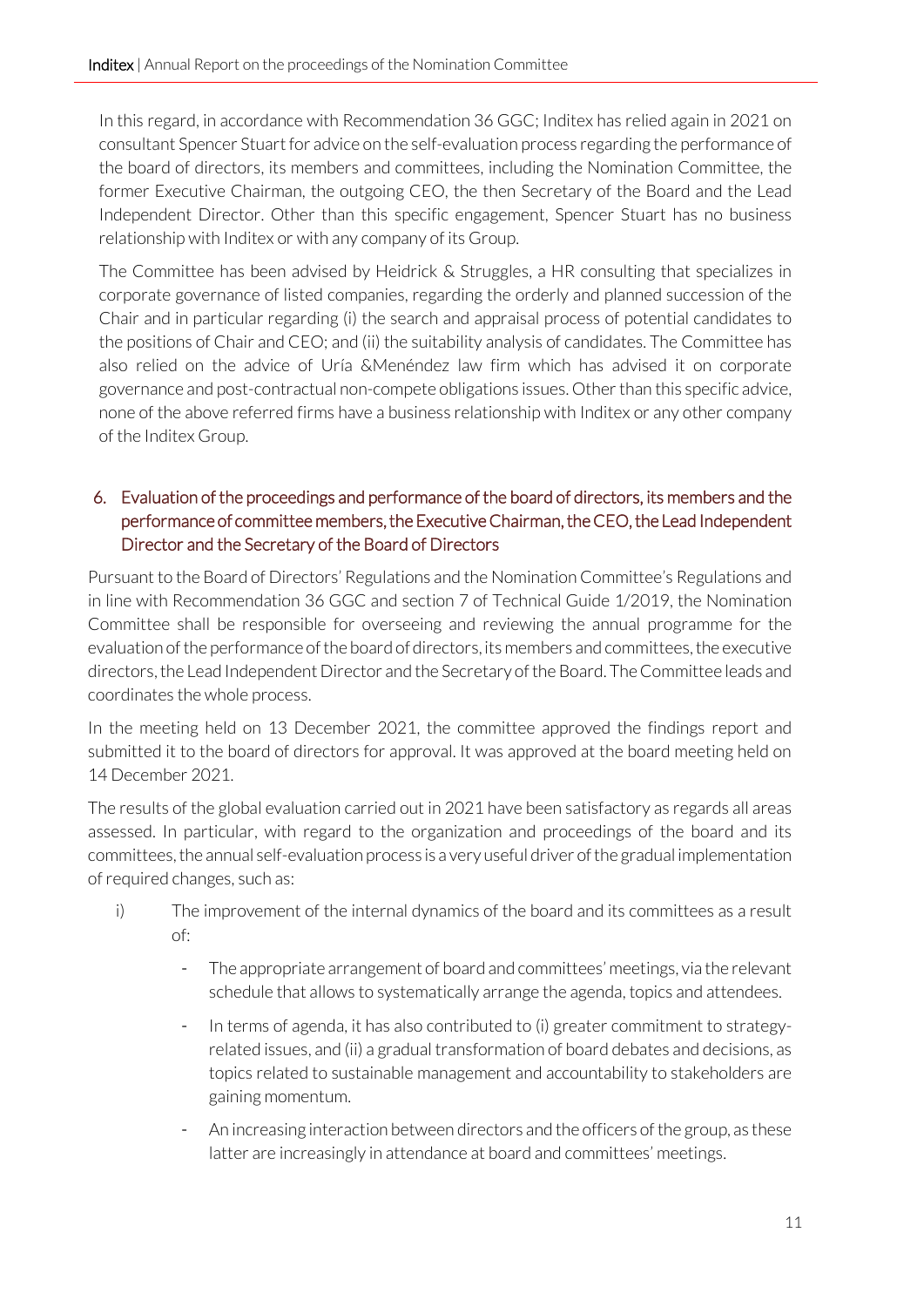- Directors are more regularly updated on business evolution without a need for formal meetings.
- Headway has been made in providing the information earlier in advance as well as in terms of its quality, in the context of a continuous improvement process, allowing for a better preparation of meetings and for dedicating more time to debate.
- ii) Significant progress regarding directors' training schemes. In 2021, a new action plan was launched, which has been drafted considering directors' concerns and key elements pointed out in the annual evaluation.
- iii) The process of evaluation of performance has been automated, as a result of which it has become more effective.
- iv) The significant headway made in the dynamics of separate meetings held by independent directors under the helm of the Lead Independent Director, by identifying and speeding up changes in the areas subject to improvement identified.

It should be noted that in 2021 the findings of the annual evaluation for the previous year were also considered both in the different analysis of board needs carried out by the Nomination Committee in respect of the re-election and appointment of directors resolved in the year as well as in the suitability analysis commissioned by the committee and carried out by the external facilitator.

# <span id="page-11-0"></span>7. Observance of guides

The Nomination Committee performs its duties duly observing GCG's Recommendations, the overarching principles and guidelines set forth in Technical Guide 1/2019 and the standards and existing best practices in the field of corporate governance.

The provisions of CNMV's Technical Guide 3/2017 and Technical Guide 1/2019 have been considered upon preparing this Report on the Proceedings of the Remuneration Committee.

### <span id="page-11-1"></span>8. Significant deviations

No significant deviations from the procedures on appointment adopted by the company have been noted in 2021, nor any irregularities in the field reported in writing to the Board of Directors.

### <span id="page-11-2"></span>9. Findings

Based upon the information herein reported, the composition and structure of the Nomination Committee, its organization and proceedings as well as the duties and powers it is entrusted with, are found to meet statutory requirements, the internal regulations of the company and the recommendations of GGC and are aligned with existing best practices in the field of corporate governance.

# <span id="page-11-3"></span>10. Date of issue

This report has been issued by the Nomination Committee on 6 June 2022.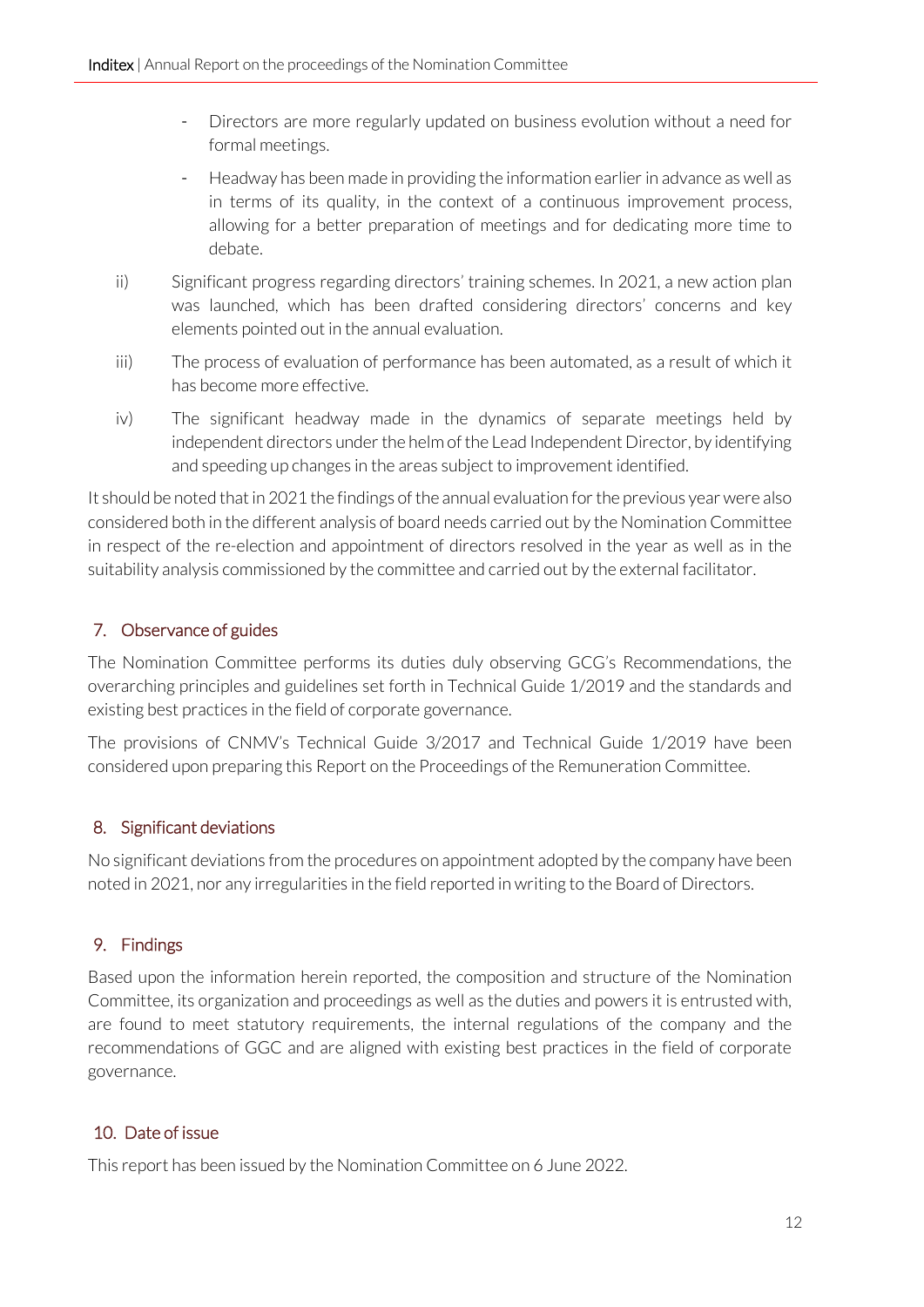<span id="page-12-0"></span>

| <b>MEETING DATE</b> | <b>MAIN BUSINESS TRANSACTED</b>                                                                                                                                                                                                                              | <b>INDITEX ATTENDEES<sup>2</sup></b>                   |  |
|---------------------|--------------------------------------------------------------------------------------------------------------------------------------------------------------------------------------------------------------------------------------------------------------|--------------------------------------------------------|--|
|                     | - Explanatory report on the prior analysis of the competences<br>required by the board needs.                                                                                                                                                                | General Counsel and Secretary of<br>the Board.         |  |
|                     | - Report on the motion to re-elect Mr José Arnau Sierra to the board<br>of directors as non-executive proprietary director and to its<br>committees.                                                                                                         |                                                        |  |
| 7 June 2021         | - Report on the motion to re-elect all members of the Social Advisory<br>Board.                                                                                                                                                                              |                                                        |  |
|                     | - Report on the departure of a senior manager.                                                                                                                                                                                                               |                                                        |  |
|                     | - Report on the amendment to the Diversity of Board of Directors<br>Membership and Director Selection Policy.                                                                                                                                                |                                                        |  |
|                     | - Report on the motion to amend the Nomination Committee's<br>Regulations.                                                                                                                                                                                   |                                                        |  |
|                     | - Report on the proceedings of the Nomination Committee.                                                                                                                                                                                                     |                                                        |  |
| 13 September 2021   | - Supervision of the annual programme for the evaluation of the<br>performance of the board of directors and its members, the<br>Executive Chairman, the CEO, the Secretary, the Lead Independent<br>Director and board committees.                          | General Counsel and Secretary of<br>the Board.<br>CEO. |  |
| 29 November 2021    | - Acknowledgement of the decision made by Mr Pablo Isla Álvarez de<br>Tejera to resign his position as director and Chairman of the Board<br>of Directors effective as of 31 March 2022, his exist from the<br>company having been agreed by mutual consent. | General Counsel and Secretary of<br>the Board.         |  |
|                     | - Acknowledgement of the decision made by Mr Carlos Crespo<br>González to resign his position as CEO, as he is slated to be                                                                                                                                  |                                                        |  |

<sup>&</sup>lt;sup>2</sup> Occasional attendee/s especially invited by the Committee for the consideration of agenda items were never present at the meeting whenever the business corresponding to the items on the agenda were subject to deliberation and put to vote.